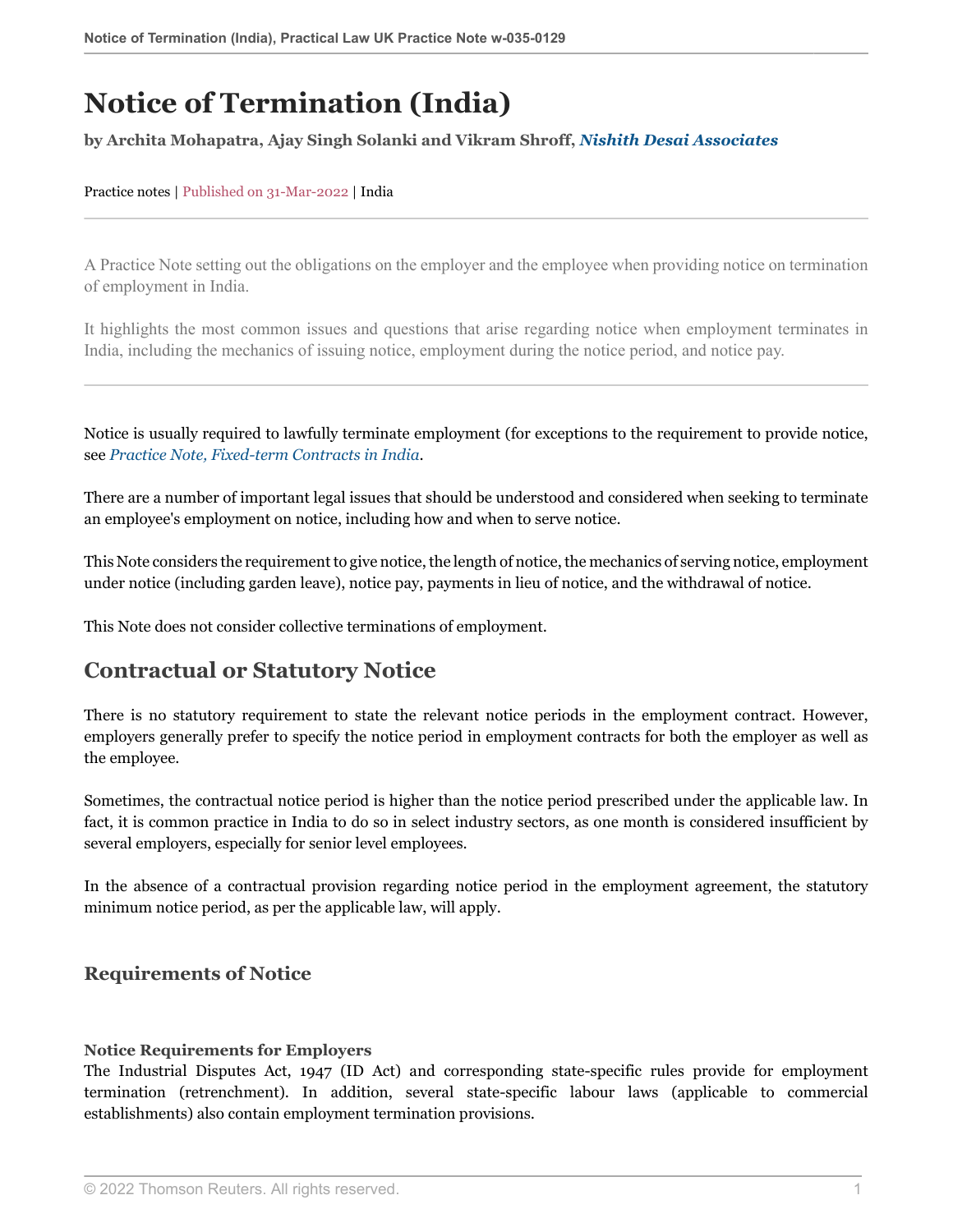The terms of employment contained in the employer's Standing Orders (a set of terms and conditions of employment as envisaged under the Industrial Employment (Standing Orders) Act, 1946, if any), employment contract and HR policies, must also be considered. Generally, if the provisions in the employment contract are more favourable to the employee, they override the law.

#### **Workmen**

The ID Act applies only to employees categorised as "workmen" who are persons employed to do any manual, unskilled, skilled, technical, operational, clerical or supervisory work for hire or reward. Workman excludes any employee:

- Primarily engaged in a managerial or administrative capacity.
- Employed in a supervisory capacity earning wages exceeding INR10,000 per month.

#### (Section 2, ID Act.)

In general, employment may be terminated by the employer in India only for a reasonable cause or on grounds of the employee's misconduct. Reasons such as poor performance of an employee, loss of confidence, redundancy or position elimination, can be treated as reasonable cause for employment termination, provided they are adequately documented and supported by evidence. Provisions relating to employment termination (retrenchment) of "workman" category employees are covered under the national law, the ID Act.

Under Section 2 (oo) of the ID Act "retrenchment" is defined as the termination by the employer of the service of a workman for any reason. Retrenchment excludes termination of employment for employee misconduct, for which a separate process must be followed, in line with the principles of natural justice. Retrenchment also excludes:

- Voluntary retirement of the workman.
- Retirement of the workman on reaching the age of superannuation (the ID Act does not provide a specific age for superannuation but under the Employees' Provident Funds and Miscellaneous Provisions Act, 1952, it is 58 years old), if the contract of employment between the employer and the workman concerned contains a stipulation to that effect.
- Termination of the service of the workman if their fixed-term contract is:
	- not renewed on its expiry; or
	- is terminated for any other reason stipulated in the contract.
- Termination of the service of a workman on the ground of continued ill-health.

The following are the conditions for retrenchment of a workman who has been in continuous service of at least one year (which has been interpreted as 240 days of work, see Section 25B, ID Act):

- The workman either:
	- has been given one month's notice in writing indicating the reasons for retrenchment, and the period of notice has expired; or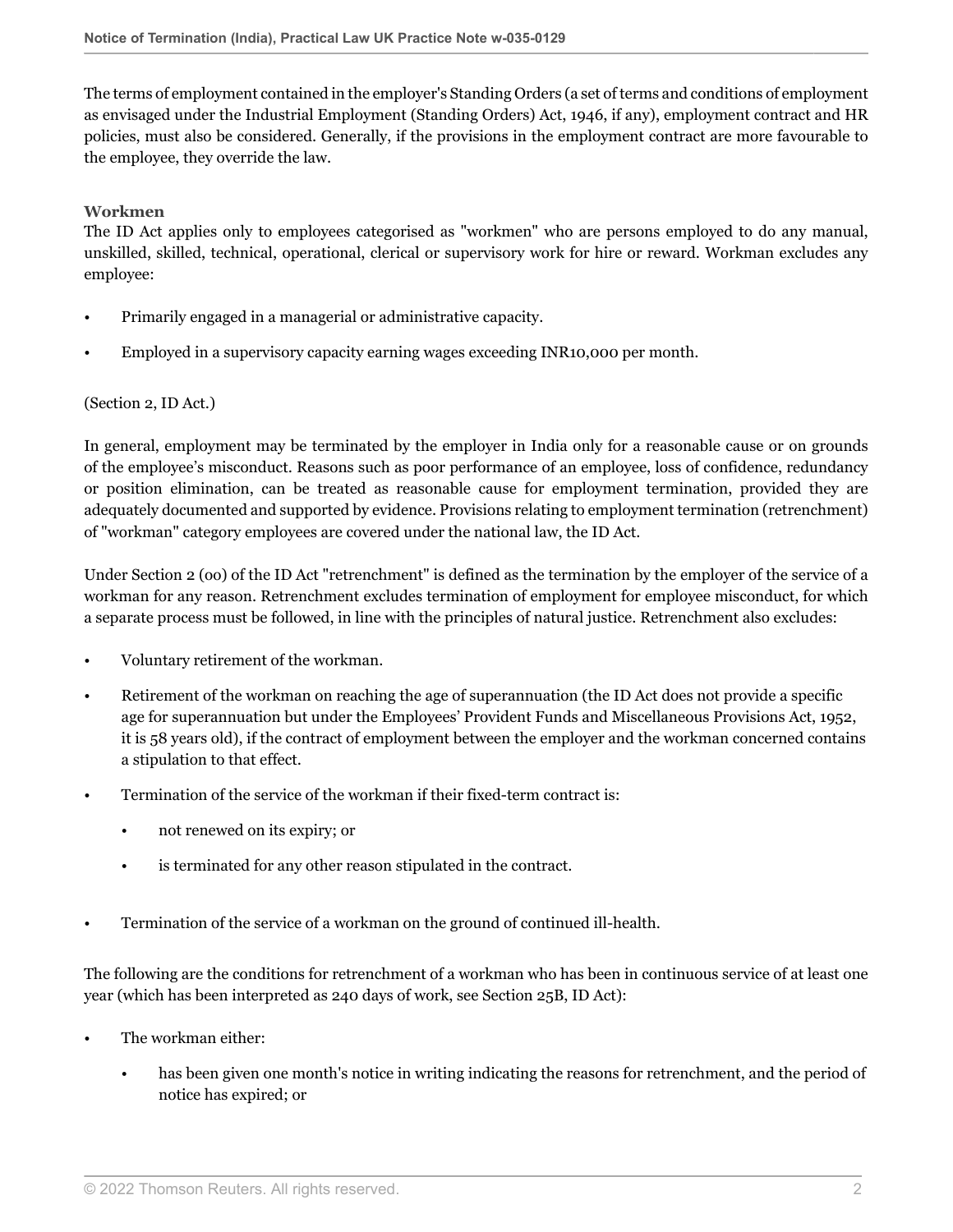- has been paid wages for the notice period in lieu of such notice (see *[Payment in Lieu of Notice](#page-4-0) [\(PILON\)](#page-4-0)*).
- The workman has been paid compensation (severance) equivalent to 15 days' average pay for every completed year of continuous service or any part of a year in excess of six months.
- Notice is served on the Government in the prescribed manner under the state-specific ID Act rules (see *[Notice to Local Authority](#page-3-0)*).

#### (Section 25F, ID Act.)

Specific rules apply to industrial establishments such as factories, mines, or plantations having at least 100 workmen on an average working day in the past 12 months. This limit has been increased to 300 workmen in select Indian states and the proposed new labour codes in India increase the limit to 300 workers (see Section 77 of the Industrial Relations Code, 2020). For those establishments, the following are the necessary conditions for retrenchment:

- The workman has been:
	- given three months' notice in writing indicating the reasons for retrenchment and the period of notice has expired; or
	- paid wages for the period of the notice in lieu of such notice (see *[Payment in Lieu of Notice \(PILON\)](#page-4-0)*).
- The workman has been paid compensation equivalent to 15 days' average pay for every completed year of continuous service or any part of a year in excess of six months.
- The employer has obtained prior permission of the Government before retrenching the workman.

In addition, several state-specific Shops and Establishments Acts (state-specific laws which relate to working conditions of employment and are applicable to commercial establishments) contain provisions on notice. However, some states like Maharashtra do not have such notice clauses. Typically, the notice period is one month (30 days). For example, the Delhi Shops and Establishments Act, 1954 (DSEA), provides that the employer may terminate an employee's employment who has been employed for at least three months with the employer, on giving one month's notice or pay in lieu. If the employment contract provides for a higher notice period, it must be complied with. An onerous contractual arrangement cannot override the statutory protections provided to an employee. The employer, for example, cannot provide a lesser notice period than the one month prescribed by law. In general, the employer must follow the last in first out (LIFO) rule (Section 25G, ID Act) in case of retrenchment of workers. If the employer retrenches any other workman, the reasons for doing so should be recorded in writing so that the employer has a defence in court for the reasons why they deviated from the rule. The employer can then justify choosing another workman instead of the one who should be selected based on the LIFO rule.

The employer must give an opportunity to retrenched workmen who are citizens of India to offer themselves for reemployment as and when the employer proposes to employ any persons. In such a case, the retrenched workmen who offer themselves for re-employment are to be given preference over other persons (Section 25H, ID Act).

#### **Non-Workmen**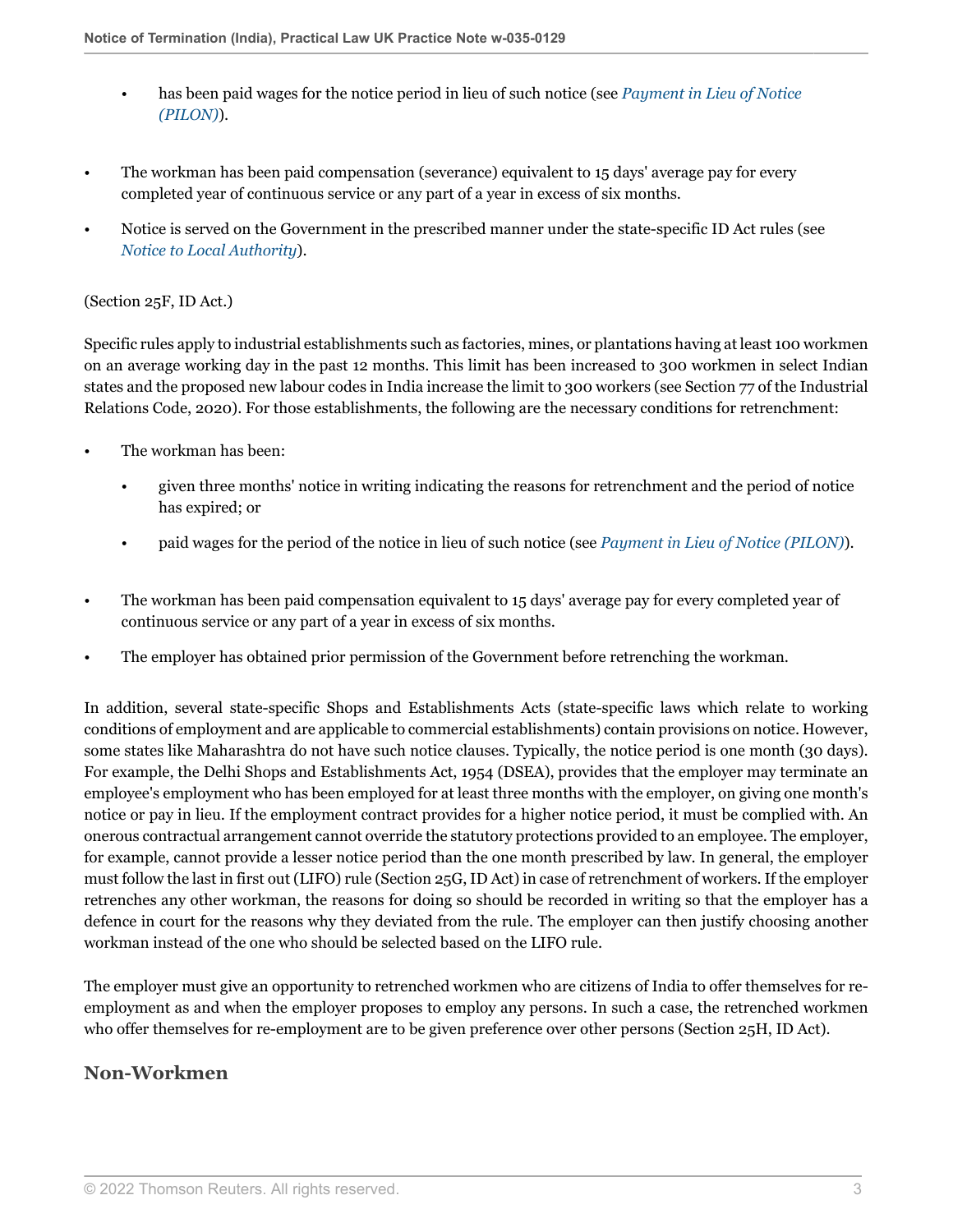For non-workmen category employees, the state-specific laws (Shops and Establishments Acts), employment contracts and company's HR policies would need to be considered for termination related provisions as there is no central law which applies to termination of non-workmen.

There are additional provisions under the ID Act in cases of closing down of an undertaking.

#### **Notice Requirements for Employees**

The ID Act does not provide any notice period for a resigning employee. However, the Standing Orders and/or some of the state-specific Shops and Establishments Acts require employees to provide prior notice of a specific minimum period to the employer before cessation of their employment following voluntary resignation. For example, under the Punjab Shops and Commercial Establishments Act, 1958, an employee who has been in the service of the employer continuously for a period of three months, must provide 30 days' notice or pay in lieu of that notice when they resign.

A notice period longer than the statutory notice period can be agreed in the employment contract. Where the state law provides a particular notice period for the employee, it may not be necessary for an employee who is resigning to give any longer notice period that may be provided for in their contract of employment.

Generally, the notice period should be similar for both parties and if the notice period is greater than the law provides, this must be reasonable. A labour court is unlikely to accept a situation where the employer's notice period is one month, but the employee is required to serve a longer notice period. Labour courts are likely to consider the employee to be in a weaker bargaining position and would seek to protect the employee's interests. In such a case, the court may require a resigning employee to serve a similar notice period to that provided to the employer (see *Central Inland Water Transport Corporation Limited and Ors. vs. Brojo Nath Ganguly and Ors* (06.04.1986 - SC)), which discusses how an employer might have higher bargaining power, rendering the employment an unequal arrangement and violating Article 14 of the Indian Constitution).

# <span id="page-3-0"></span>**Notice to Local Authority**

The employer must notify the labour authorities (which include conciliation officers, the chairman of the board of conciliation, labour courts/tribunals, chief or regional labour commissioners and so on) of the retrenchment of a workman who has been in continuous service for at least one year (Section 25F, ID Act). The timeline and format for such notices is prescribed under the central/state rules corresponding to the ID Act, which vary from state to state. For example, under the Industrial Disputes (Maharashtra) Rules, 1957, the authorities must be notified:

- Not less than 21 days before the date of retrenchment, if the notice of retrenchment has been given to a workman.
- Within seven days of the date of retrenchment if no such notice has been given but the workman is paid wages in lieu of notice.
- Either:
	- at least one month before the date of termination if such date is specified in an agreement where the retrenchment is carried out under an agreement; or
	- on the date of such agreement, where the date of termination is not so specified.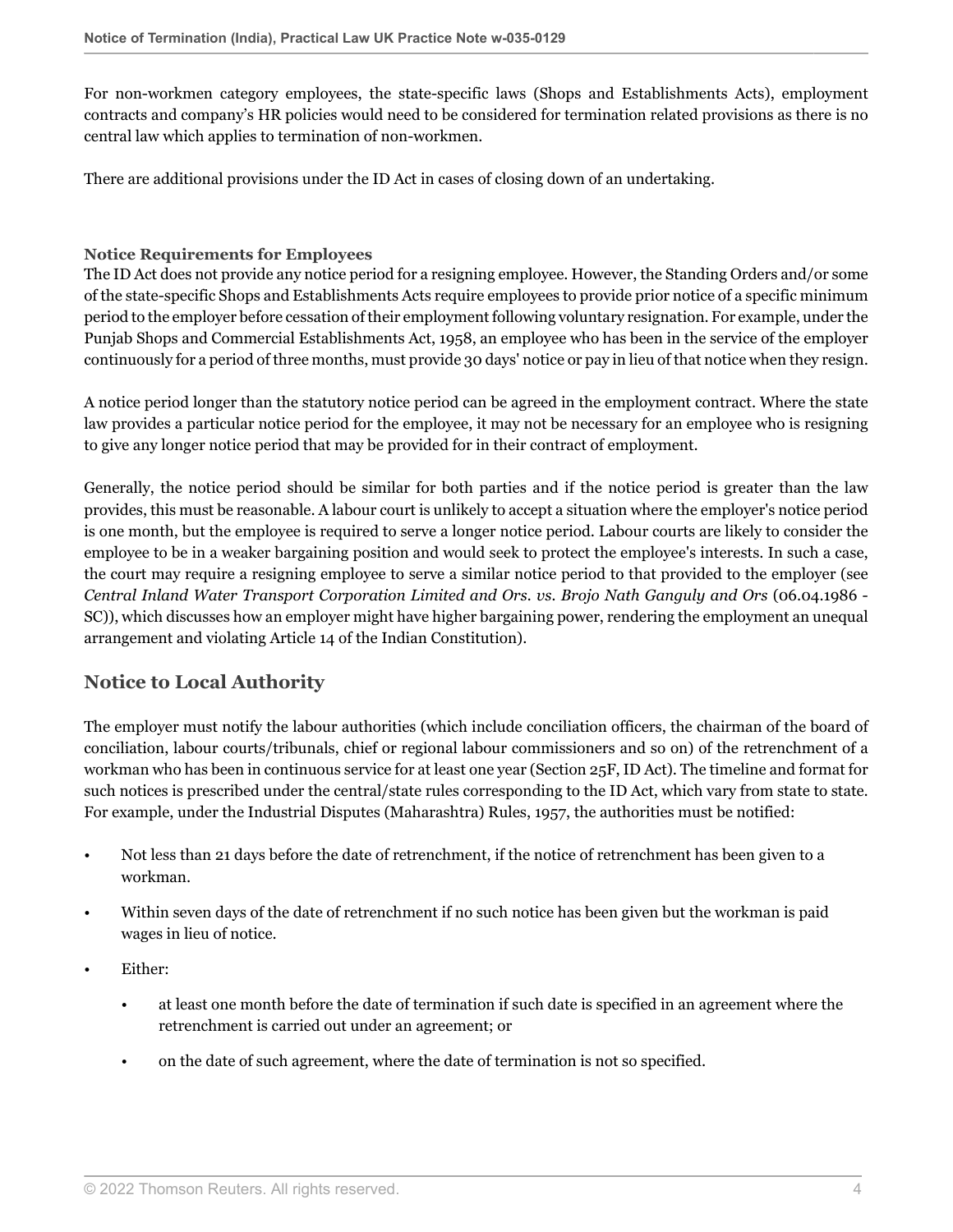• However, for industrial establishments employing at least 100 employees (or 300 employees where this threshold has been increased), the state-specific rules of the ID Act require the employer to obtain the prior permission of the Government before retrenching the workman.

# <span id="page-4-0"></span>**Payment in Lieu of Notice (PILON)**

Indian law allows for PILON to be made by the employer (see Section 25F, ID Act and notice period provisions under state-specific Shops and Establishments Acts). It is common to have employers pay in lieu of notice period in cases of dismissal for reasons of performance, downsizing and redundancy. It is not necessary to include a specific PILON clause in the employment contract, although it is good practice to do so.

There is no statutory reference on PILON to be made by an employee, except under a few state-specific Shops and Establishments Act (such as the Punjab Shops and Commercial Establishments Act, 1958, which provides that an employee who has been in the service of the employer continuously for a period of three months, is required to provide 30 days' notice or pay in lieu thereof, in case of resignation). It is also common for a PILON clause to be included in the employment contract, generally in favour of the employer.

## **Amount of PILON**

Employers should refer to the definition of "wages" under the applicable law to determine the amount of PILON.

The Payment of Wages Act, 1936 (POWA) defines wages as including all remuneration, whether by way of salary, allowances, or otherwise, but excludes certain components such as:

- Any bonus which does not form part of the remuneration payable under the terms of employment.
- The value of any house-accommodation, supply of light, water, medical attendance or other amenity or of any service excluded by general or special order of the State Government.
- Any contribution paid by the employer to any pension or provident fund.
- Any travelling allowance or the value of any travelling concession.
- Any special expenses paid to the employee due to the nature of their employment.
- Any gratuity payable (a payment that an employee is entitled to receive from an employer having at least ten employees, upon cessation of employment after continuous service of five years (interpreted as four years and 190 days) (see Payment of Gratuity Act, 1972)).

POWA applies to employees earning wages up to INR24,000 per month in industrial and other establishments (and commercial establishments to which POWA applicability has been extended through state-specific acts or separate notifications).

The ID Act is generally applicable to establishments including commercial establishments and defines "wages" as all remuneration including allowances and any commission to be paid, but excludes certain components such as bonus, pension or provident fund contributions and gratuity (Section 2 (rr), ID Act).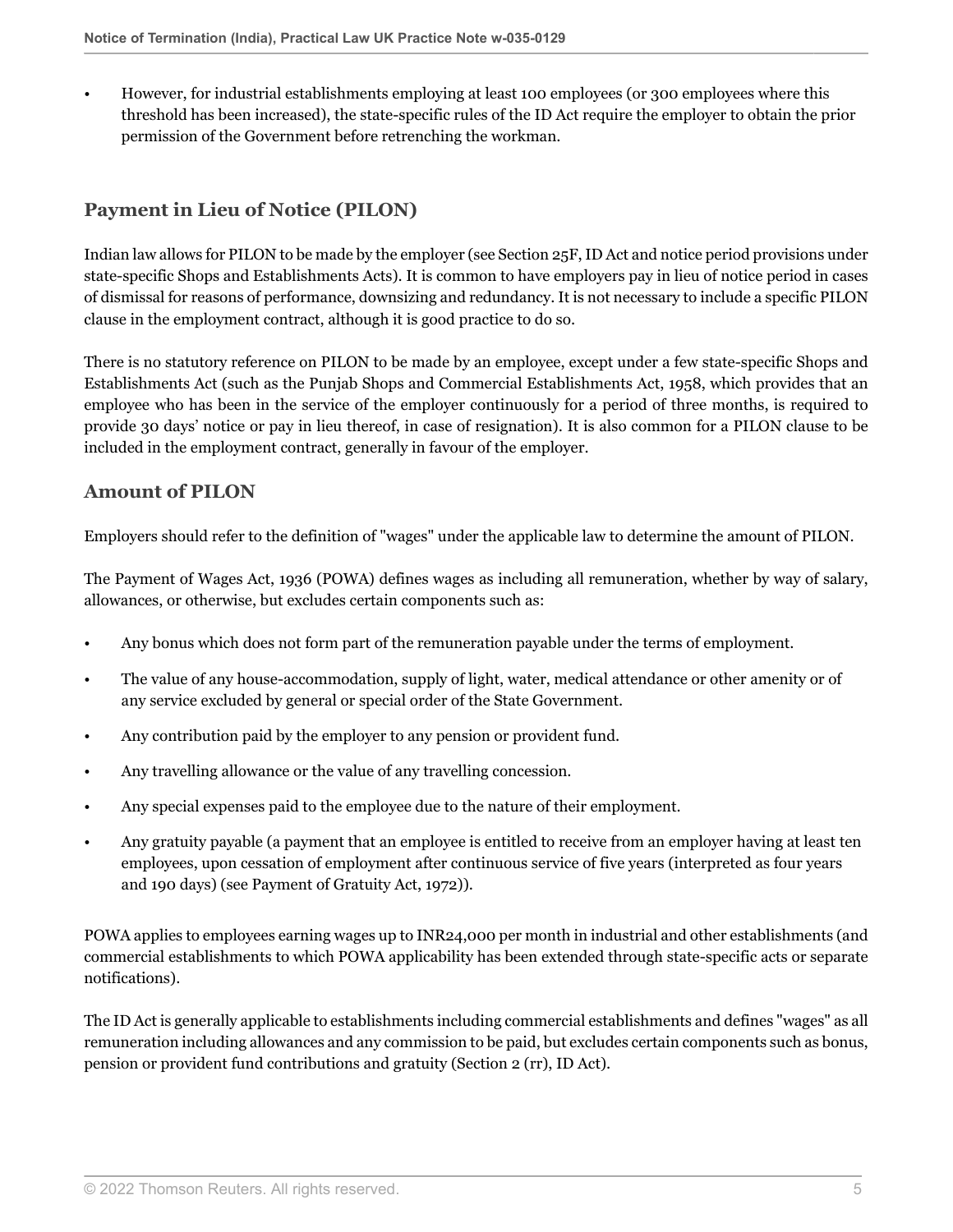Accordingly, and depending on the state-specific law under which PILON is to be calculated, the components of base salary are applied. Any payments which are contingent on the employee remaining employed, such as contractual bonus or commission, may not be included for the purposes of calculating PILON.

The law is generally silent in respect of an employer allowing an employee to work part of the notice period and receive a PILON for the remainder. In the case of termination of employment by the employer, the employer may specify a contractual right to require an employee to work part of the notice period and receive a PILON for the remainder.

If PILON is not for the whole pay period but only for a part of the entire notice period (for example, if the pay period is one month, but a PILON is made for only two weeks), the PILON is made on a pro-rata basis, typically by calculating the per day wages of the employee.

# **Timing of PILON**

In the case of retrenchment of a workman by the employer under the ID Act, one of the necessary conditions is PILON, unless the workman is required to serve the notice period. Accordingly, in such a case, PILON should be paid prior to or at the time of issuing the notice of retrenchment.

For non-workmen category employees, there may be some flexibility in relation to the timing of payment of PILON, although in general, all termination payments (excluding gratuity) should be made by the end of the next working day.

PILON is a statutory payment and should be made as a lump sum (Section 25F, ID Act and notice period provisions under state-specific Shops and Establishments Acts).

It is advisable to clearly specify in the termination notice that PILON is being made and accordingly the employment is being terminated with immediate effect.

# **Waiver of Right to Receive Notice**

The employer must comply with the minimum requirements of the law. Accordingly, if there is a statutory requirement to provide notice to the employee, then it is not possible to contract out or waive such a right (see *[Requirements of Notice](#page-0-0)*).

However, it is possible for the employer to waive the requirement for the employee to serve the notice period or the employer can agree a shorter notice period, in cases where the employee has resigned and has requested to leave earlier. In some cases, employers require the employee to pay in lieu of notice period and such a provision is included in the employment contract. However, if the employee is willing to serve the notice period after resignation, the employer is required to agree to it.

It is common to have employers pay in lieu of notice period in cases of dismissal for reasons of performance, downsizing and redundancy (see *[Payment in Lieu of Notice \(PILON\)](#page-4-0)*).

The employer may also be able to enforce garden leave in certain cases (see *[Garden Leave](#page-11-0)*).

# **More Notice Given Than Required**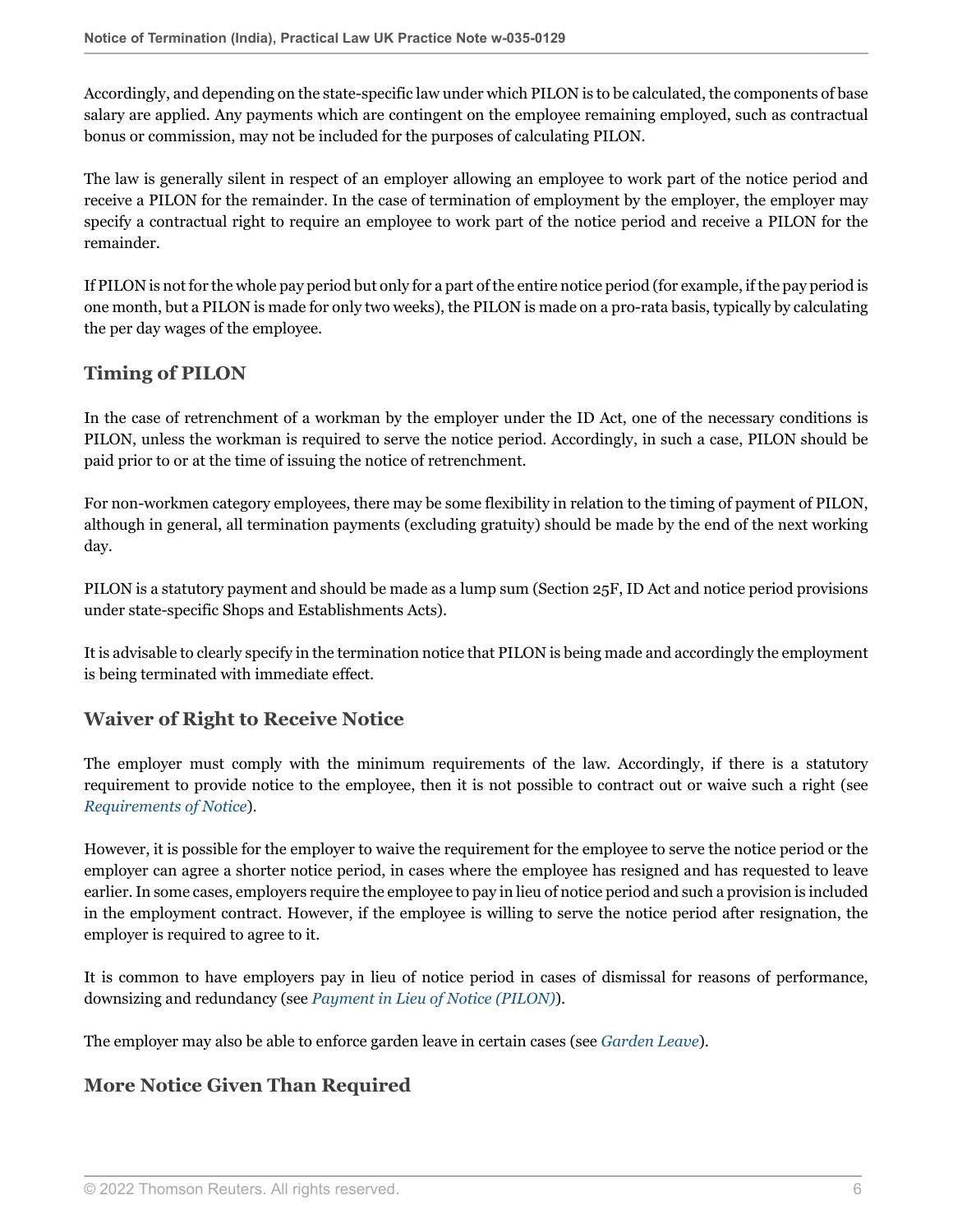If the employer or employee provides more notice than statutorily or contractually required, there is no legal requirement on the other party to accept (see *[Requirements of Notice](#page-0-0)*). However, it is rare for parties to provide more notice than that which is required by law or contract at the time of employment termination.

Parties should inform each other that the notice provided is more than required by statute or contract and the period of notice should be revised accordingly. For example, if an employee resigns providing three months' notice while the contract required only two months' notice, and the employer does not require the employee to serve three months' notice, the employer should communicate this to the employee when accepting the resignation. The employee's confirmation should be obtained concerning the revised notice period if possible.

# <span id="page-6-0"></span>**When Notice Is Not Required**

In general, the employer can only terminate employment for reasonable cause or on grounds of employee misconduct. Retrenchment is defined as the termination by the employer of the service of a workman for any reason, except, among other things, dismissal as a sanction by way of disciplinary action (ID Act) (see *[Requirements](#page-0-0) [of Notice](#page-0-0)*). Accordingly, in cases of termination of employment for misconduct, there is no requirement for the employer to provide a notice period, assuming this is consistent with the terms of the employment contract. The acts constituting misconduct are typically listed in the employer's Standing Orders or company policies.

# **Failure to Provide Required Notice**

#### **Employer's Notice Period**

If the employer fails to provide the requisite notice to the employee (or pay in lieu of the notice period), the termination of employment can be held to be unlawful. If the contract provides for a longer notice period, noncompliance with such a requirement could be treated as unlawful termination and/or breach of contract, depending on the laws that are relied on by the employee when pursuing their claim.

The Limitation Act, 1963 provides a limitation period of three years for filing a suit from the date from when the right to sue accrues which, in this case, would be the date of termination of employment at which the required notice to the employee was not served.

If the employee is terminated without being served the requisite notice period, the employee can file a complaint with the labour authorities against the employer claiming unlawful termination. The first level of dispute resolution is conciliation, but this is not mandatory (see Sections 4 to 7 and 10 of the ID Act and applicable rules). If conciliation fails for a workman, the employee may need to prove that the termination of employment by the employer failed to comply with the requirements of law or contract. In cases where the statutory requirements are not complied with, a labour court may:

- Make an order of reinstatement.
- Order payment of back-wages and continuity of service.
- Award the employee reasonable costs of litigation.

The law allows the employer to pay wages in lieu of the notice period (see *[Payment in Lieu of Notice \(PILON\)](#page-4-0)*). There are no other legal provisions concerning payment of a sum to buy-out a notice period.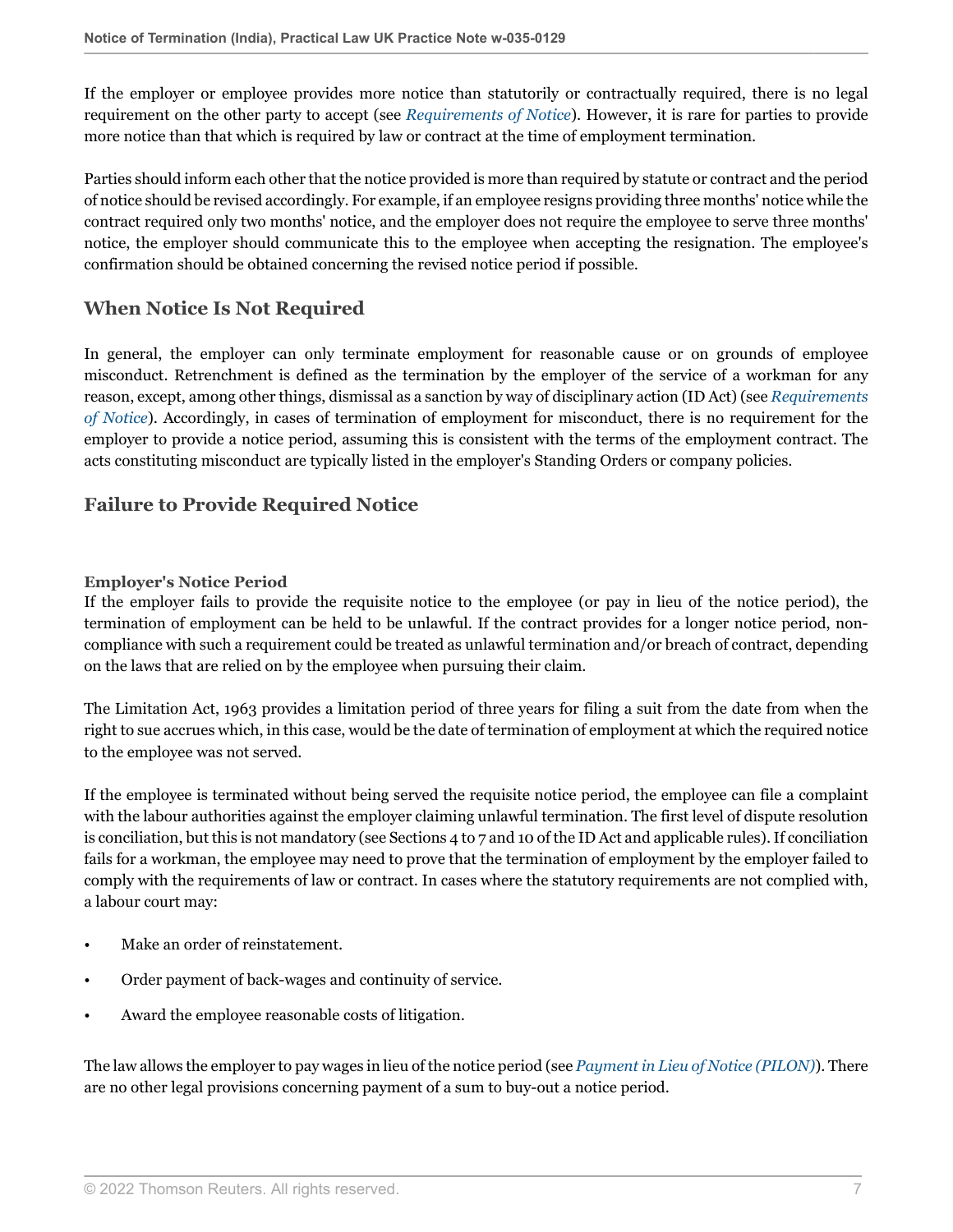#### **Employees' Notice Period**

If an employee fails to serve the required notice under law or contract, the employer has a legal claim against the employee for breach. In practice, labour courts are unlikely to award damages beyond the notice period pay, unless the employer can prove actual damages. The employer may be able to seek damages for any losses incurred by the employer, although in some state level Shops and Establishments Acts the employee's liability is limited to the amount of pro-rata salary for such period (such as the Delhi Shops and Establishments Act, which provides that if a magistrate is satisfied that an employee has been dismissed without any reasonable cause or discharged without proper notice or pay in lieu of notice, the magistrate may, for reasons to be recorded in writing, award, in addition to one month's salary, compensation to the employee).

The employee litigation process in India is fairly challenging in view of the procedural requirements and the time taken. Indian courts are not known to grant extensive damages for such matters. There is also a reputational risk involved when litigating against an employee. Accordingly, if the employee fails to serve the notice period, employers typically tend to withhold/recover the notice period pay from any full and final payments to be made to the employee at the time of cessation of employment. However, legal enforceability of such a practice is questionable since it is not an authorised deduction from wages.

Since employment contracts are of a personal nature, it is unlikely for courts to grant an injunction preventing the employee from joining another company.

Also, it is common for prospective employers to agree with the candidate to buy-out the employee's notice period with the previous employer, typically by offering an additional payment to the candidate (terming it reimbursement, notice period buy-out pay, signing bonus or joining bonus). This is particularly if the prospective employers want the candidate to join early and the previous employer allows the employee to leave early.

#### **Dual Employment**

In India, there is no legal restriction on dual employment, although there are certain provisions restricting dual employment during the rest day (rest day means leave or holiday given to the employee. For example, under the Andhra Pradesh Shops and Establishments Act, no employee is allowed to work in any establishment, nor shall any employer knowingly permit an employee to work in any establishment on a day or part of a day on which the employee is given a holiday or is on leave).

In the case of full-time employment, the employee is generally expected not to take up work for another employer, including while they are serving their notice period for their existing employer. However, in the absence of a specific legal prohibition, it is advisable to include such a restriction in the employment contract. This helps ensure that the employee devotes the whole of their working time, energy and attention to the employer's business to the best of their skills and abilities to promote the interests and welfare of the employer.

A contractual restriction on dual employment usually applies irrespective of whether the other employer is a competitor of the existing employer, although it is common to see specific provisions on absence of conflicts and related disclosures as part of an employment contract.

# **Notice During Probationary Period**

There are no statutory notice periods for an employee serving their probation period. The relevant notice period provisions apply to workmen who have been in continuous employment for at least one year (ID Act) (see *[Requirements of Notice](#page-0-0)*). The notice periods under several state-specific Shops and Establishments Acts begin once the employee has completed either three or six months of employment.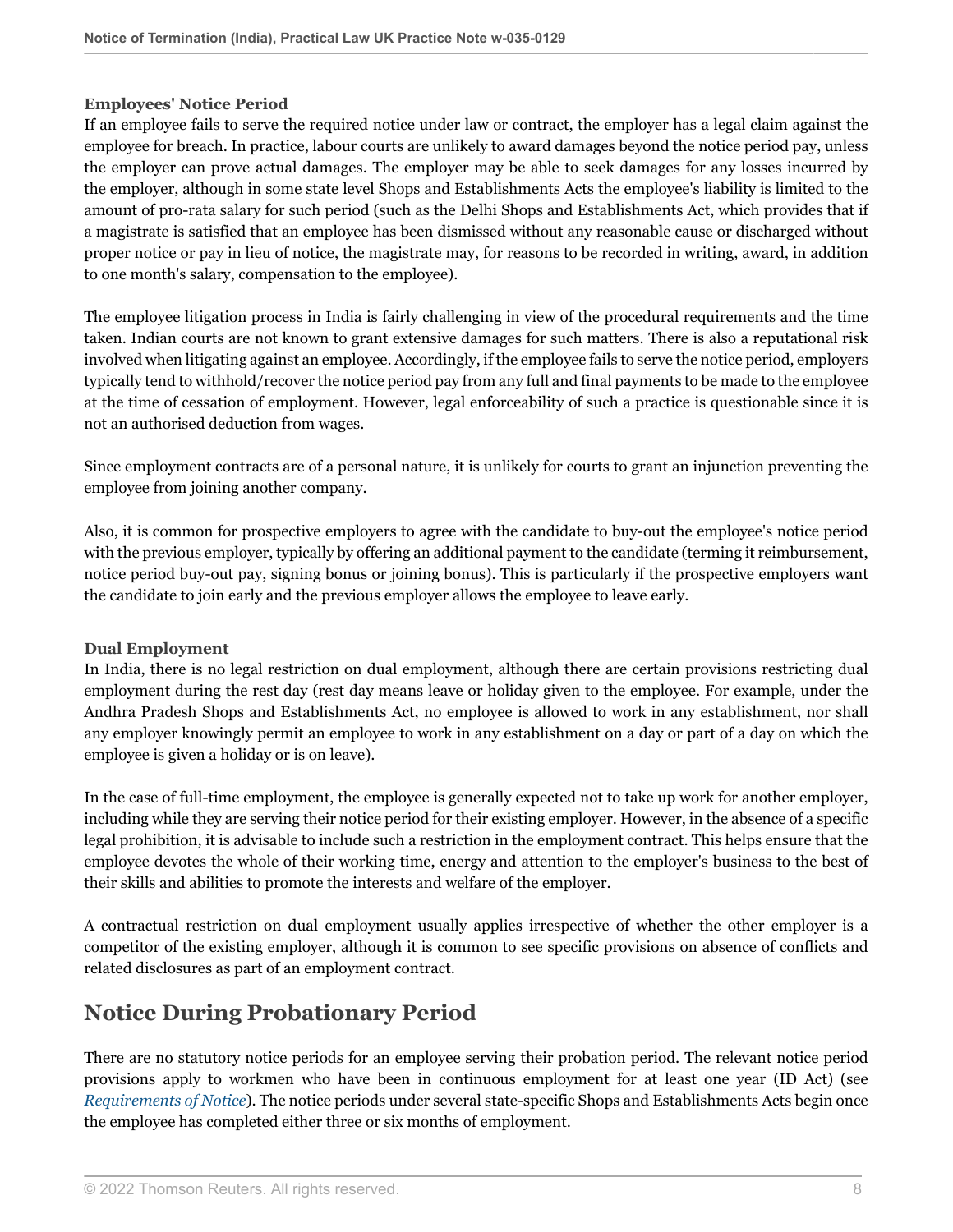Employment contracts may contain a notice period for termination of employment during the probation period, which would be a relatively shorter period than the notice period after completion of probation.

# **Service and Mechanics of Notice**

# **Employer Authority to Serve Notice**

The termination notice should be issued by an authorised representative of the employer, which typically is HR or a general manger. Such person may be authorised by the Board of Directors in the case of a company or by the partners in the case of a partnership firm. It is recommended that the same hiring authority also issues the termination notice.

### **Rules on Serving Notice and Form of Notice**

It is uncommon for termination notices to be issued orally, as Section 25F of the ID Act requires notice to be issued in writing. There is no specific statutorily prescribed mode of service for a termination notice. It is common to deliver the notice:

- In person (in front of witnesses).
- By registered post (with acknowledgement due).
- By speed post.
- By electronic mail (email).
- For non-workmen, the state-specific Shops and Establishments Acts require that notice be given in writing. Employment contracts also generally state that notice must be given in writing.

If the employment contract contains a notice clause, it should be complied with. Some employers prefer to serve notice through multiple modes to retain evidence of delivery.

The notice is typically served in the same language as the employment contract, provided that the employee can read and understand that language.

It is common to have a clear and unambiguous termination notice, confirming the following main points:

- The effective date and time of termination of employment.
- Details of payment of notice in lieu, severance, gratuity, leave encashment, and so on, as applicable.
- The continuing obligations of the employee (clauses from the employment contract may be cross-referred).
- The employee's obligation to return company property, documents, and files.

### **Receipt of Notice**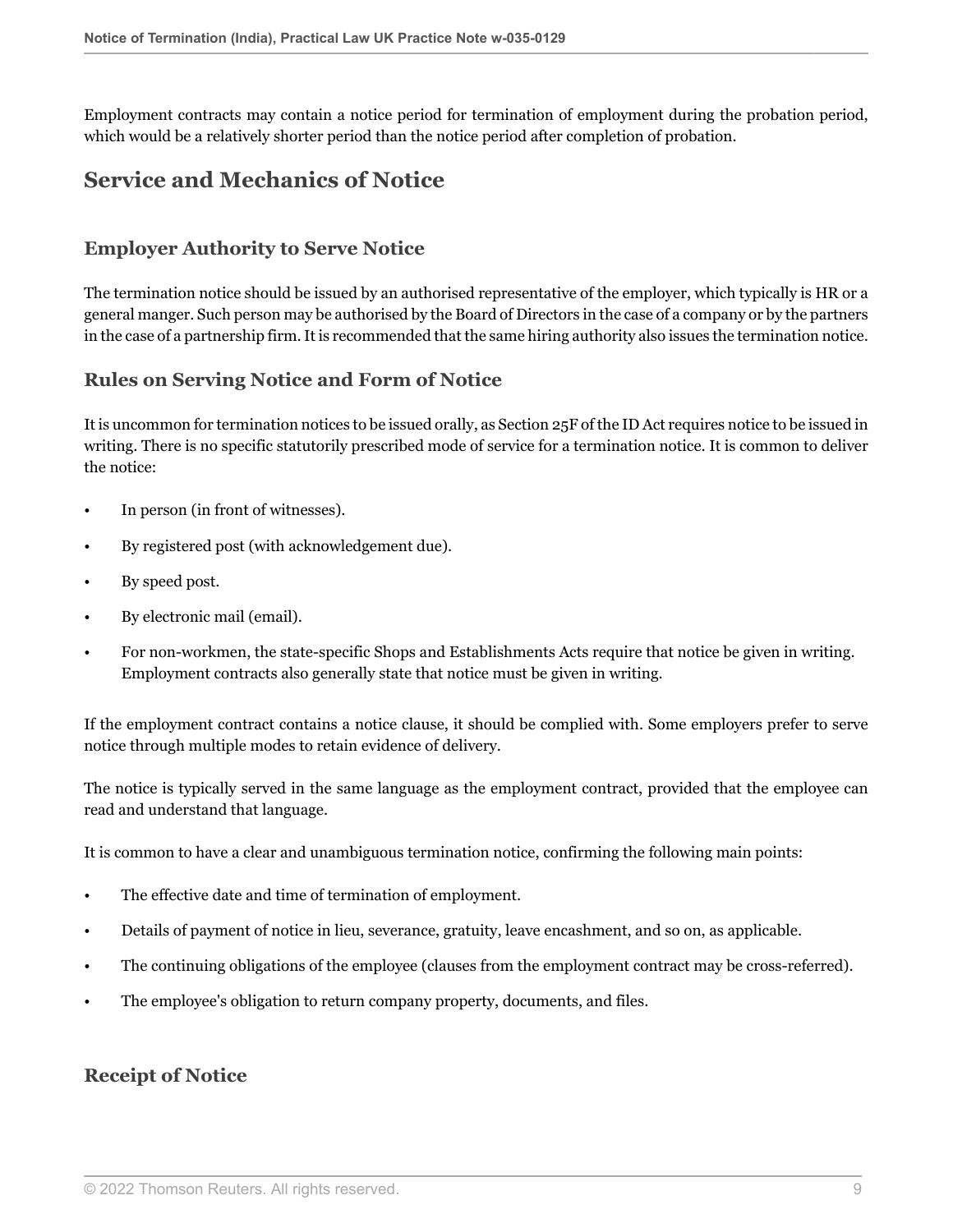In general, there is no specific requirement for the termination notice to be acknowledged or accepted by the employee or employer ("receiving party"). However, the notice should be served in a manner so that the delivery of notice can be proved before the courts, if needed. It may be necessary for the employer to prove delivery of the notice to the employee in compliance with any employment contract provisions or otherwise.

There are no set precedents or guidance on the stage at which the termination notice will take effect. In general, depending on the mode of serving the termination notice, the employer should account for the time it takes for it to reach the recipient. In certain cases, the employment contract provides when notice will be deemed to have been received and takes effect.

# **Start of Notice and the End of Employment**

#### **Start and End of Notice**

In general, the notice period starts from the date on which the notice is served on the employee and ends on completion of that period. Local state-specific Shops and Establishments Acts, however, state either 30 days or one month, and are not consistent. Accordingly, employers should be careful as to how they word their employment contract and termination notice. It is generally better to provide for a certain number of days instead of months, to avoid a situation where an employee might claim that the notice period can end only at the end of the month and not before.

The date that the notice is served is typically included when calculating the date on which the notice period ends. If, for example, the notice period is 30 days and the notice of termination is served on the 15th of the month, the notice period starts on the 15th and ends on the 14th of the next month (if it is a 30-day month). However, to avoid any uncertainty, the employer may provide one extra day of notice to complete the required notice period. If the termination notice has been issued and served correctly, the employment terminates on the date on which the notice period ends.

If part of the notice period is worked and the employee is paid in lieu for the remainder of the notice period, the employment terminates on the date on which the employment ends after the part-notice is served (see *[Payment in](#page-4-0) [Lieu of Notice \(PILON\)](#page-4-0)*).

#### **Notice for New Terms and Conditions**

#### **Workmen**

An employer must serve 21 days' prior notice to the affected workmen category employees (Section 9A, ID Act) and subject to state-specific rules, to the labour authorities, if a (detrimental) change is made to select service conditions, as prescribed under law (see Schedule IV, ID Act). Additionally, a contract may be amended with the consent of both parties, unless the contract allows for a unilateral change. Imposing new terms and conditions does not constitute termination of employment under Indian law.

The law does not specify that constructive dismissal can apply in this context. There are, however, certain situations where a workman can claim unfair labour practices on the part of the employer (see Schedule V, ID Act).

#### **Non-Workmen**

There is no such notice requirement for non-workmen category employees. An employer may impose new terms without 21 days' notice. However, this must be subject to any employment contract terms agreed and/or signed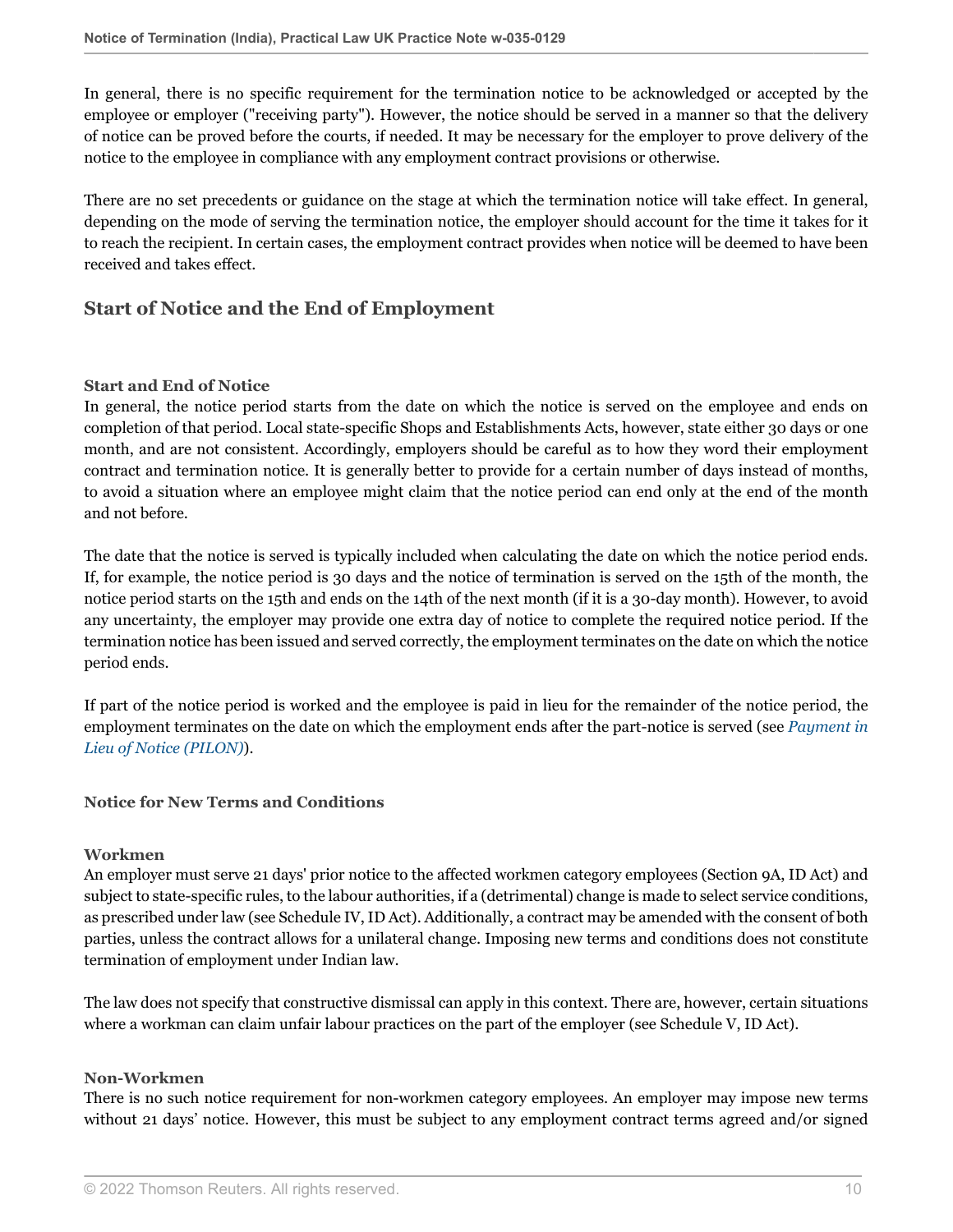between the employee and employer for making any revisions to the contract. Under contract law, any such revisions to terms require the consent of both parties and cannot be unilateral.

### **Retrospective Notice**

A termination notice cannot be served retrospectively. Service of notice is a necessary condition for retrenchment of a workman (Section 25F, ID Act) (see *[Requirements of Notice](#page-0-0)*).

# **Notice Cannot be Served**

Certain laws disallow an employer from serving a termination notice in certain circumstances, for example:

- The Maternity Benefit Act, 1961 (MBA), prohibits an employer from:
	- discharging or dismissing a female employee during or on account of her absence from work in accordance with the provisions of MBA; or
	- giving notice of discharge or dismissal on such a day that the notice will expire during the female employee's absence in accordance with the provisions of the MBA.
- The Employees' State Insurance Act, 1948 (ESIA), prohibits an employer from dismissing, discharging, reducing or otherwise punishing an employee during the period the employee is:
	- receiving sickness benefit or maternity benefit;
	- receiving disablement benefit for temporary disablement;
	- under medical treatment for sickness:
	- absent from work due to illness arising out of pregnancy or confinement rendering the employee unfit for work.

Employers should also be mindful of the anti-discrimination laws in India, especially if the employee belongs to a protected category (such as the Rights of Persons with Disabilities Act, 2016, Mental Healthcare Act, 2017 and Transgender Persons (Protection of Rights) Act, 2019 which protect certain categories of employees. Such employees may bring discrimination related claims if proper procedure has not been followed for their employment termination).

# **Withdrawal of Notice**

A termination notice may be withdrawn unilaterally by the party that served the notice. Indian courts have generally held that an employee cannot withdraw a resignation once it has been accepted by the employer. It is advisable, however, for employers to accept the resignation once tendered by the employee, as whether the employee can withdraw their notice depends on the circumstances of each case. There is also case-law where employees have been allowed to withdraw their resignation (see *Air India Express Limited and Ors. vs. Gurdarshan Kaur Sandhu*, where the Supreme Court held that while the general rule is that an employee may withdraw their prospective resignation any time before it becomes effective, such rule is subject to two exceptions: the presence of a provision to the contrary in the contract of employment, applicable employee service rules or a legal bar on withdrawal; and arrangements already made by an employer to find a job replacement, acting on the employee's resignation).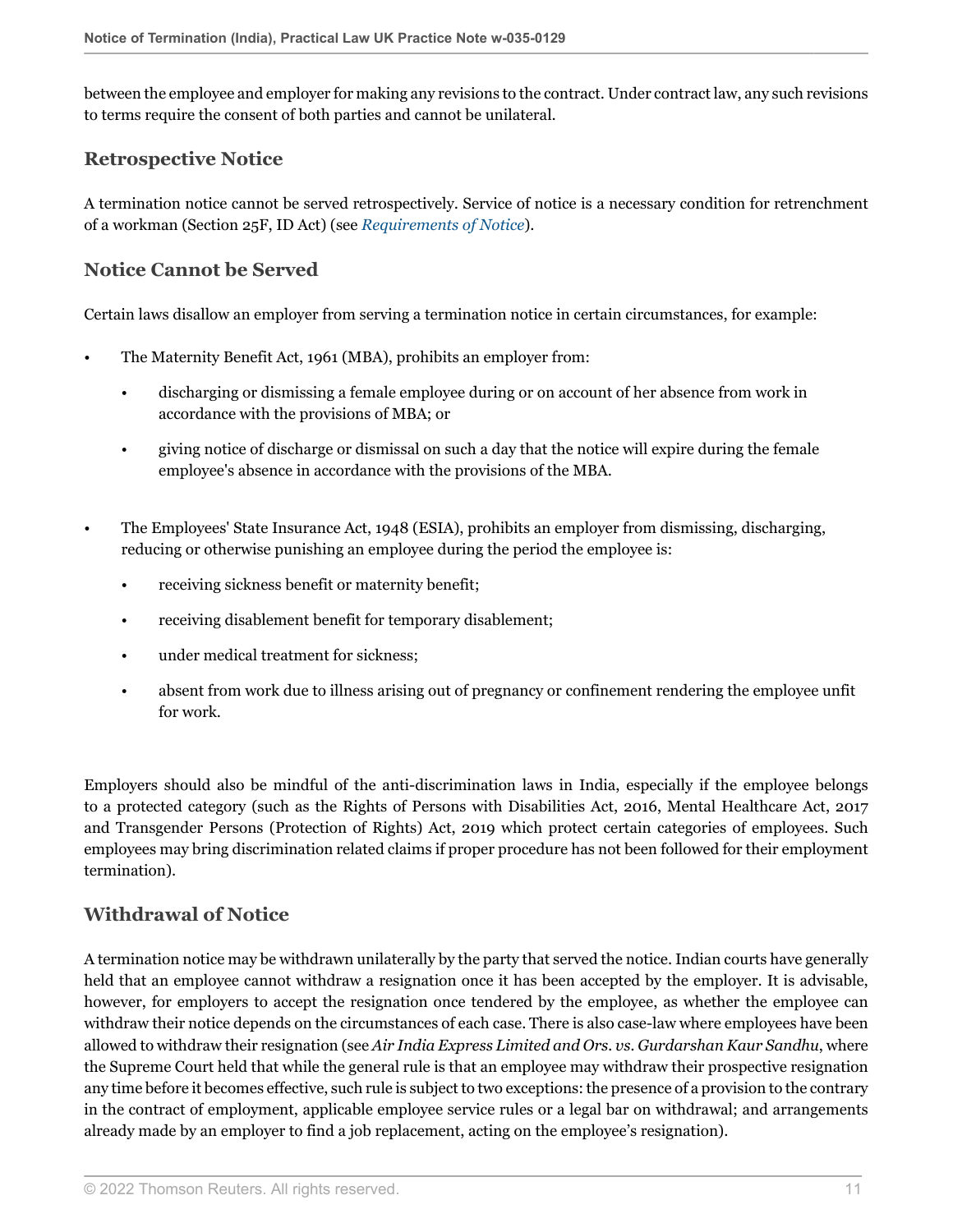There are no legal provisions on shortening or extending a notice once issued. An employer may not be able to shorten the notice period unless it pays in lieu of the remainder of the notice period, if permitted by law or contract (see *[Payment in Lieu of Notice \(PILON\)](#page-4-0)*). Additionally, an employee may refuse to serve an extended notice period, especially if the employee has secured alternative employment.

There could also be situations where, after the employer or employee has served notice, the employee's employment is terminated by the employer with immediate effect for misconduct, provided the necessary procedure is followed. The disciplinary inquiry should be based on the principles of natural justice in establishing the act of misconduct, prior to terminating the employment. As a first step, a charge-sheet must be issued by the employer to the employee, clearly stating the charges (act of misconduct) levelled against them and requiring them to respond within a stipulated timeframe. An inquiry officer may be appointed requiring the employee to appear before them to present their case. If the employee does not appear before the inquiry officer, the officer may conduct the inquiry proceedings ex-parte and issue the report to the employer stating whether misconduct was proved. Based on the report of the inquiry officer, the employer may take necessary action (see *[When Notice Is Not Required](#page-6-0)*).

# **Pay During Notice**

An employee is entitled to receive their regular salary and benefits during their notice period. This applies irrespective of whether the employee is required to work during their notice period or if the employee is placed on garden leave (see *[Garden Leave](#page-11-0)*). However, if an employee does not work during the notice period when required to do so by their employer, the employer may choose not to pay the employee under the concept of "no work no pay". An employee may be able to get paid time off in accordance with their rights under the applicable law (leave related provisions are under state-specific Shops and Establishments Acts, for example, section 18 of the Maharashtra Shops and Establishments Act) and the employer's leave policies, and on complying with necessary procedural requirements. This would also be the case for unpaid time off, although it largely depends on the employer's approval.

# <span id="page-11-0"></span>**Garden Leave**

The concept of garden leave is not provided for under Indian labour laws.

There is no legal requirement to have a separate written garden leave agreement in place. Generally, a garden leave clause in the employment agreement and/or in the termination agreement (if any), should suffice. If the right to place an employee on garden leave is not in any written agreement, however, it could be challenged by the employee. However, as long as the employee is receiving regular salary and benefits during the garden leave period, it should be acceptable irrespective of whether the employment contract contains a garden leave clause.

Subject to the terms of the contract, it is possible for an employer to require an employee to work part of the notice period and be placed on garden leave for the remainder. In theory, it is possible to place an employee on garden leave prior to serving the termination notice.

However, it would be unusual to do so, since the concept is linked to notice period. Based on case law (see *VFS Global Pvt Ltd vs Suprit Roy* (2008(2) BomCR446)), garden leave may be enforced only during the term of employment and not after the termination date when the employment relationship has ended.

Employers typically use garden leave to keep the exiting employee away from ongoing projects, customers or vendors, so as to reduce the risk of business disruption, especially if the employee is joining a competitor. Reduced access to the employer's confidential matters or business strategies will help reduce the possibility of theft, breach or misuse of the employer's confidential information. In some cases, the exiting employee may also influence or